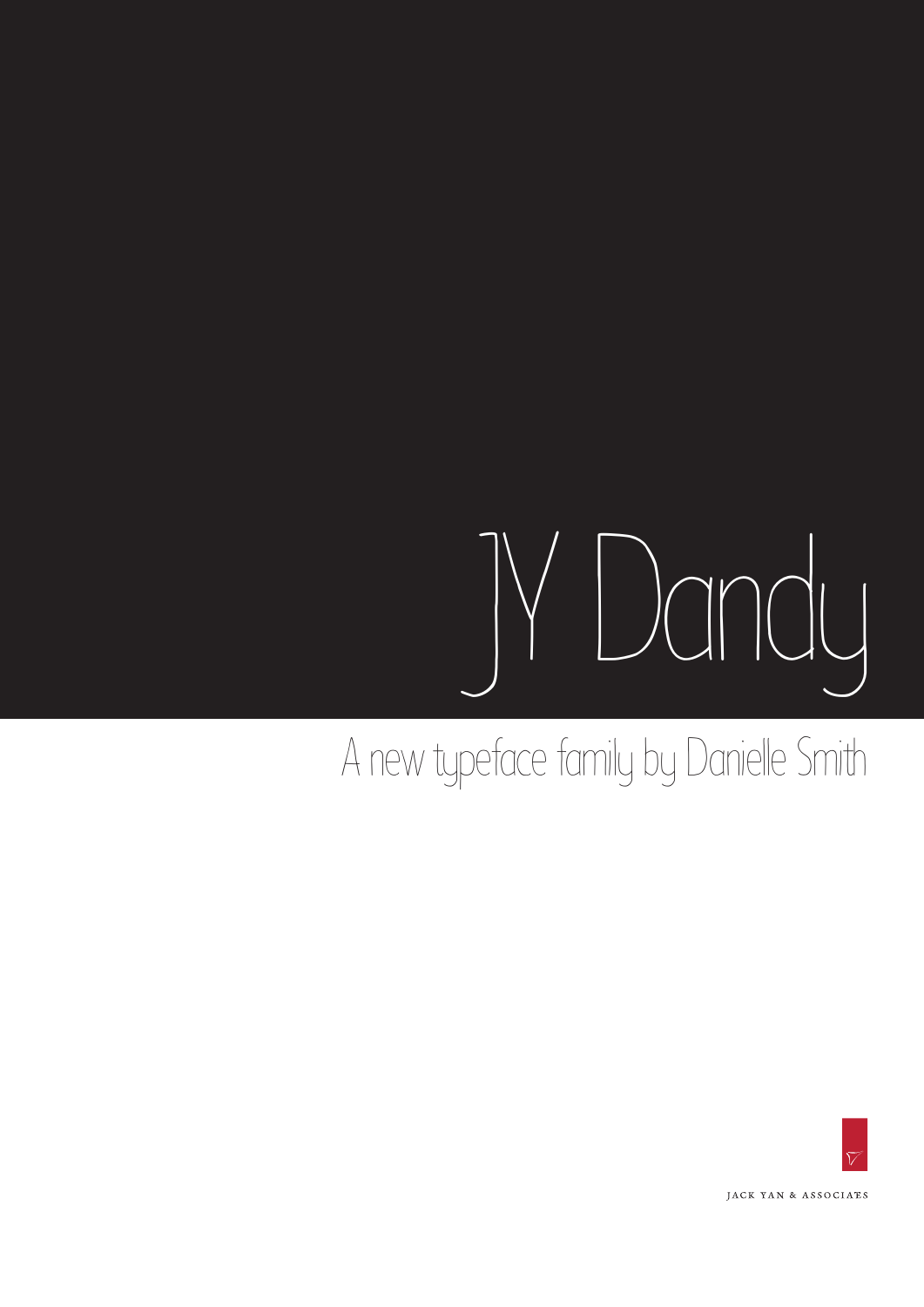

*Originally created* for a project at Massey University by *Danielle Smith,* Dandy is reminiscent of Pablo Ferro's handlettering. It purposely has a delicate, hand-done feel, and is ideal for display usage, especially when that *human touch* is required.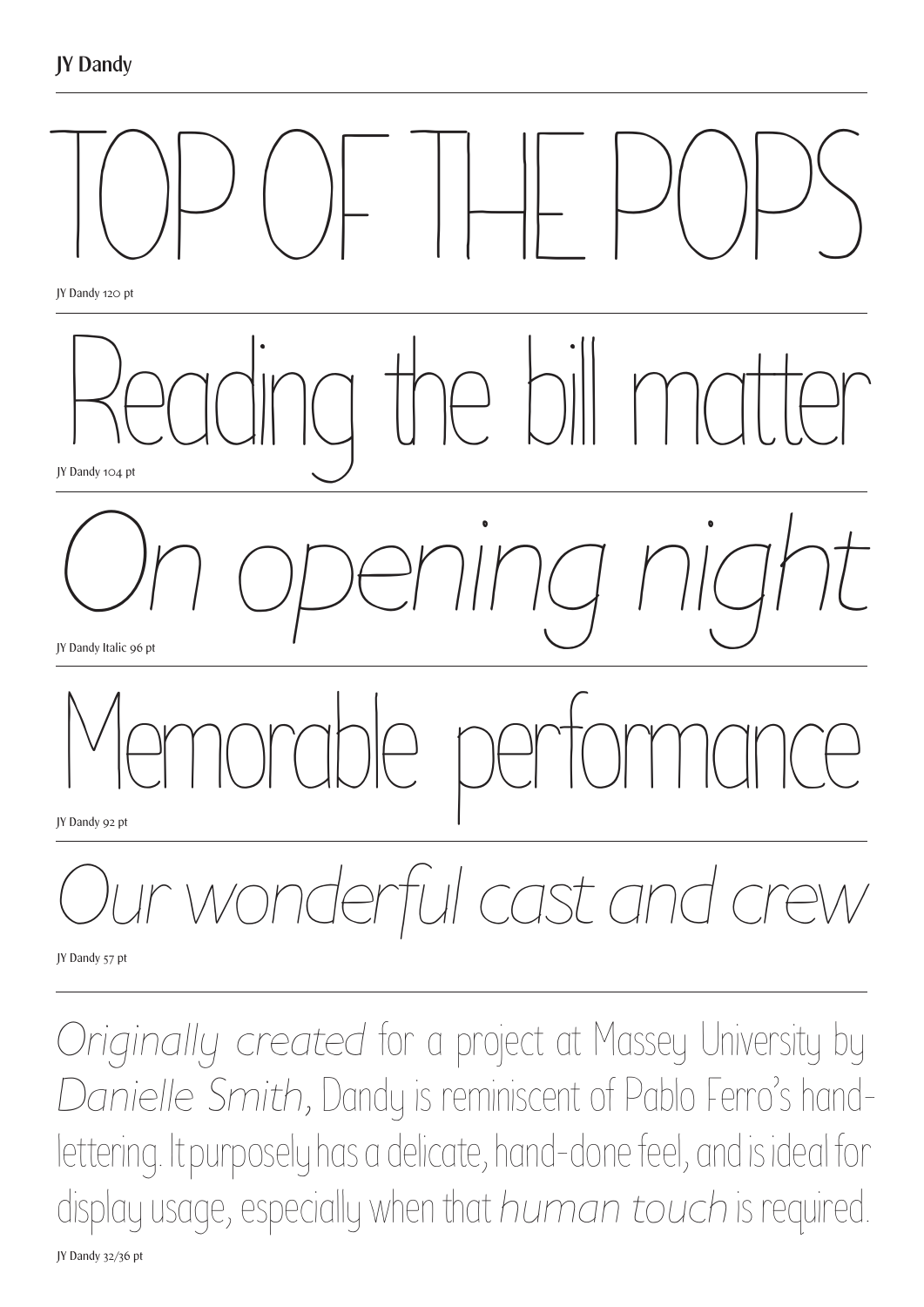## JY Dandy 36 pt solid

1. *Branding unites people's passions.* People are not born financial creatures. We recognize that revenue and returns on investment do not concern the majority of people. Branding respects that we are passionate people who are inspired and who have freedom. Therefore, branding activities must be human and humane. Branding, not numbers, provides the interface between organizations and audiences.

2. Brands must have focus to be relevant. Branding is not a mere gloss but something that must penetrate the whole organization. If there is a corporate philosophy, everything about that corporation must reflect that. *Therefore, there must not be false claims about helping the planet. The philosophy must be focused enough and real enough to be meaningful to people.*

*3. Branding is about delivering what you promise. We believe that every claim*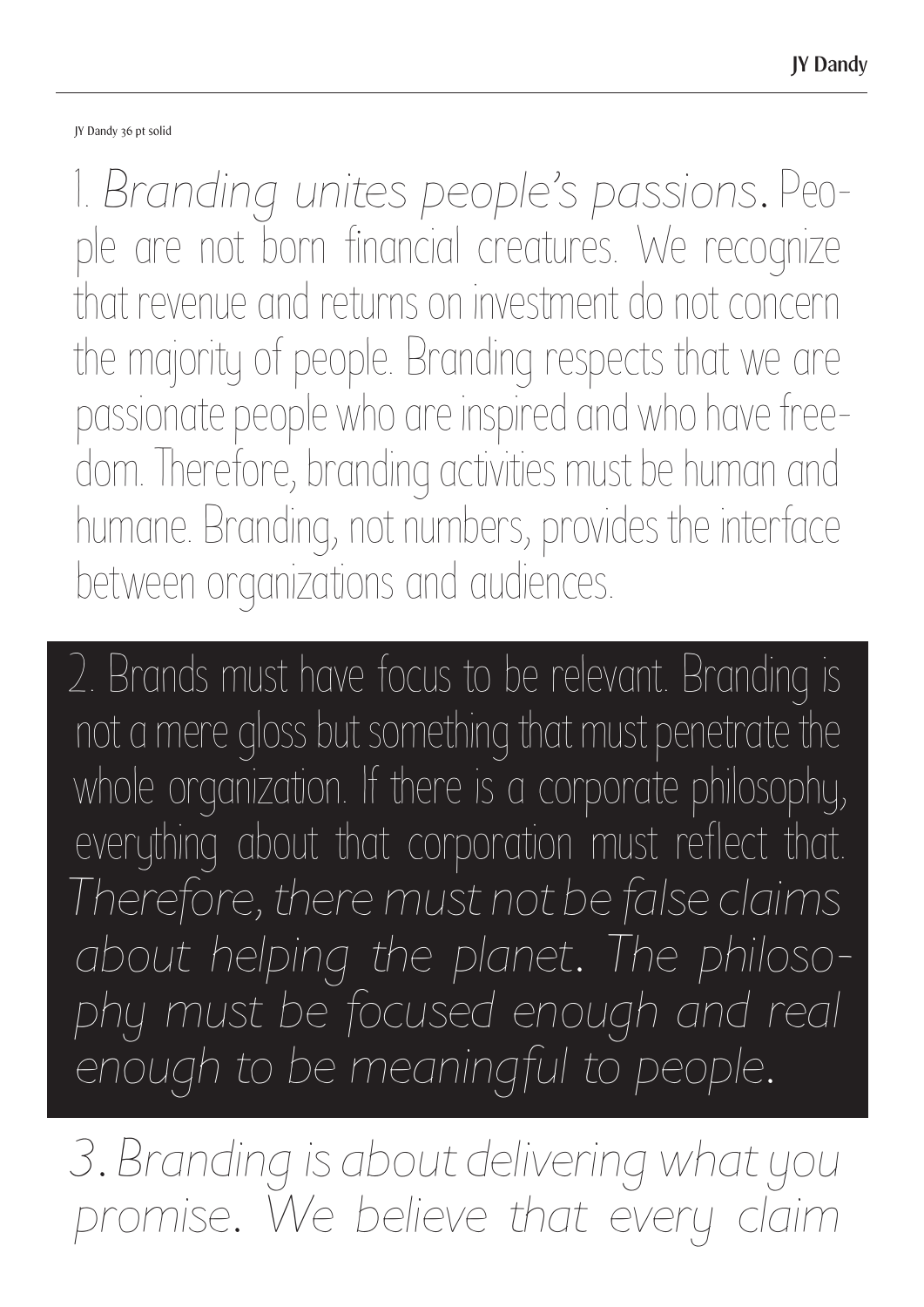JY Dandy 32 pt solid

*the organization makes must be sincere and must be carried out. The strongest brands are promise-keeping ones. Failing to do so leads to an embarrassing exposé. Good branding*  leads to sincerity while failure to use branding *principles leads to collapse.*

*4. Good brands should make people happy.*  Whatever a brand has to offer to consumers *(whether purely functional, emotional, associative, empathetic)*, it must make people happy to part with their (hard earned) money and satisfied in the process. A company's employees must understand this and derive their own happiness and satisfaction from this. Shareholders should reward companies that have such brands and we in turn must create them sincerely for our clients.

*5. Finance is broken.* We believe money is a poor snapshot of human value. Brands, however, create value. The branding industry is about creating value for our customers. It makes more sense to measure the ingredients of branding and relationships.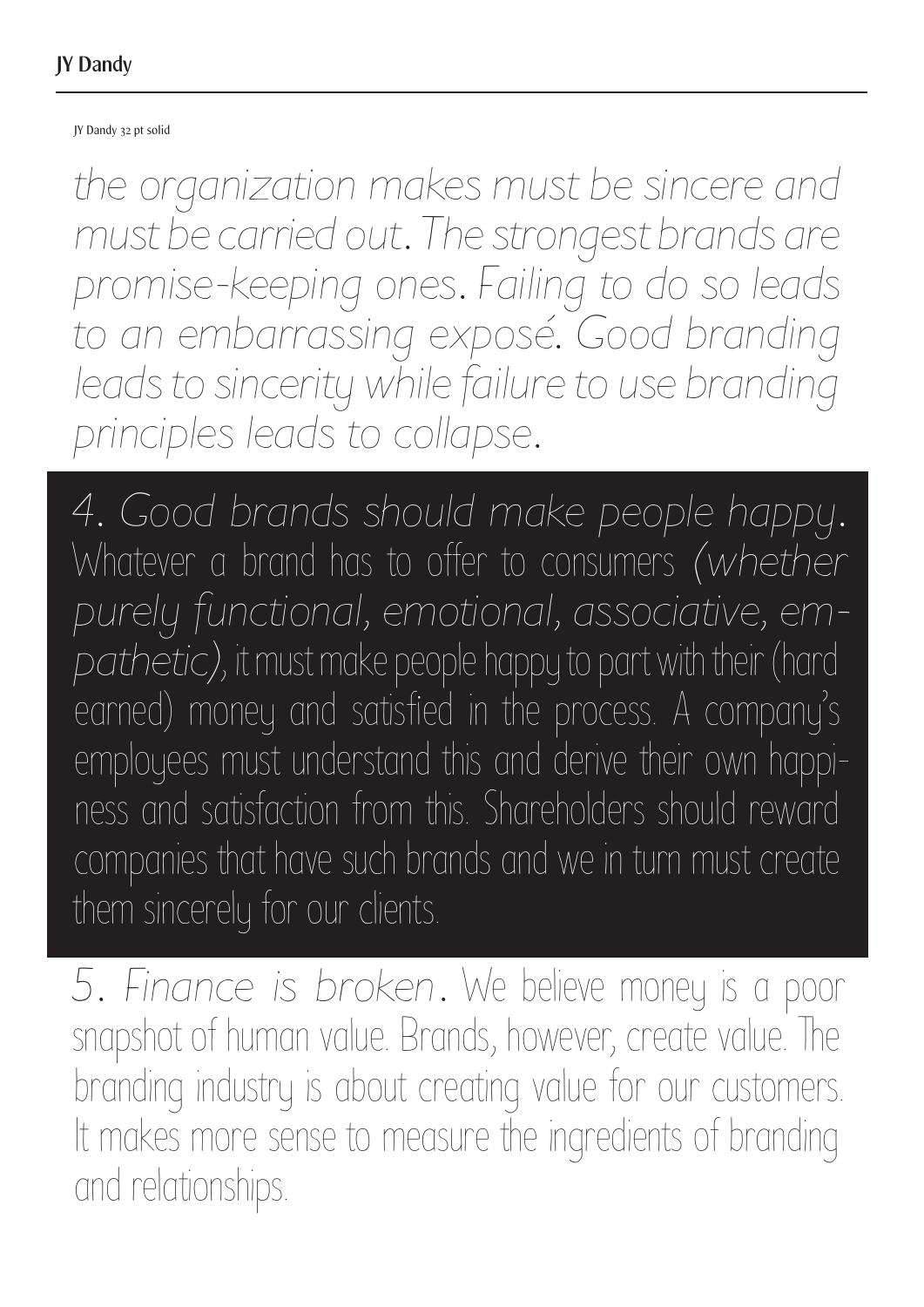JY Dandy Roman ABCDEFGHIJKLMNOPQRSTUVWXYZÆŒÐÞ abcdefghijklmnopqrstuvwxyzæœßfiflðþ 1234567890 ('!:;.,?\$£&€§')

*JY Dandy Italic ABCDEFGHIJKLMNOPQRSTUVWXYZÆŒÐÞŊ abcdefghijklmnopgrstuvwxyzæœßfiflðþ 1234567890 ('!:;.,?\$£&€§')*

## Hamburgefontsiv *Hamburgefontsiv*

JY Dandy samples at 24/28 pt. 'Hamburgefontsiv' in 68/64 pt.